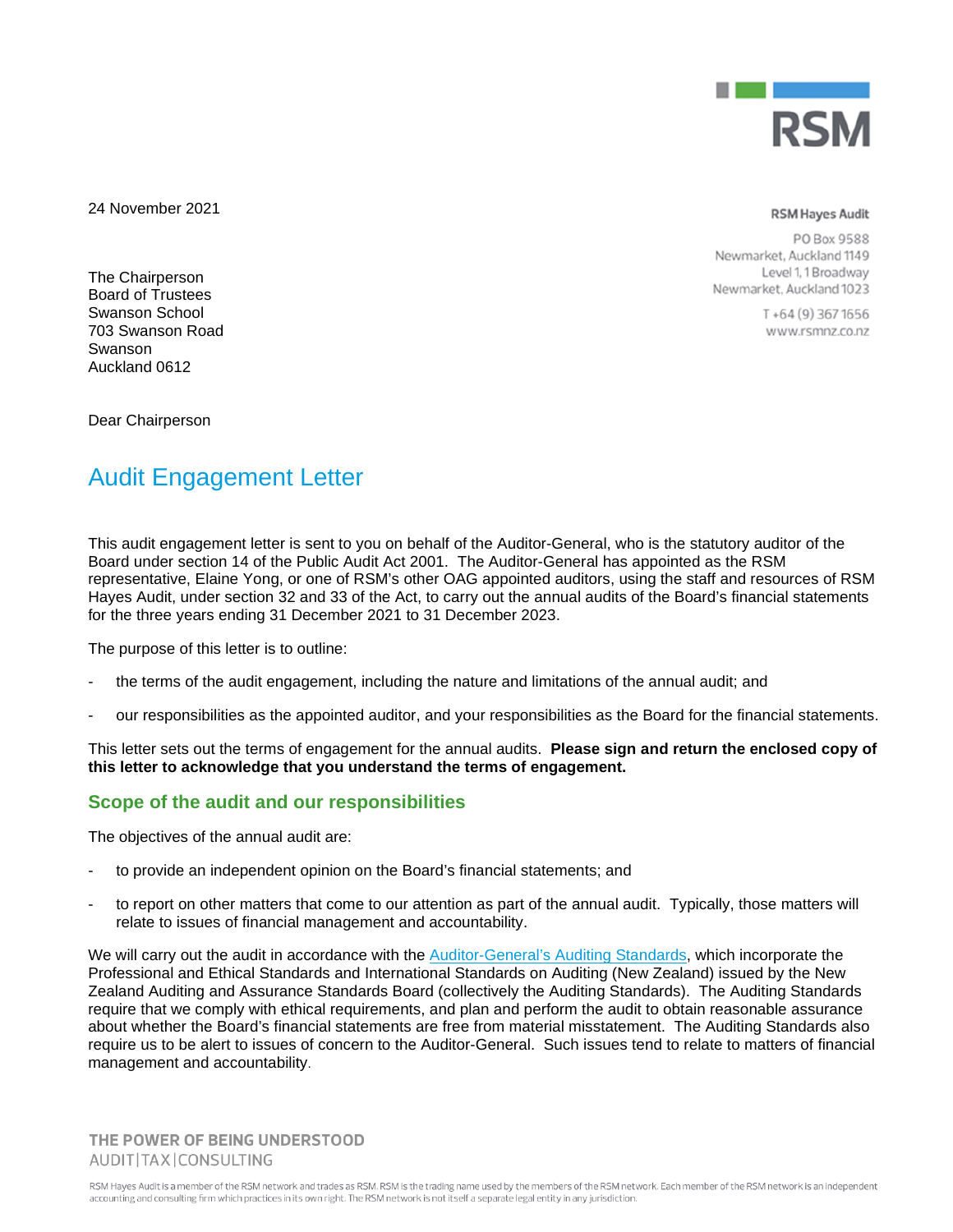

An audit involves obtaining evidence about the amounts and disclosures in the financial statements. We use our judgement to decide how to do this, including assessing the risks of material misstatement of the financial statements because of fraud or error. We will also evaluate the appropriateness of the accounting policies used, and the reasonableness of accounting estimates and related disclosures made by management, as well as evaluating the overall presentation of the financial statements.

We do not test every transaction or guarantee that the financial statements are completely accurate. Because of the inherent limitations of an audit, together with the inherent limitations of internal control systems, there is an unavoidable risk that we may not detect some material misstatements, even though the audit is properly planned and performed in accordance with the Auditing Standards.

In carrying out the audit, we consider internal control systems relevant to the audit in order to design audit procedures that are appropriate in the circumstances. However, we do not express an opinion on the effectiveness of your internal control systems, though we will write to you about any significant deficiencies in these systems that we identify during the audit.

During the audit, the audit team will:

- be alert for issues of effectiveness and efficiency in particular, how the Board and the School have carried out their activities;
- consider laws and regulations relevant to the audit;
- be alert for issues of waste in particular, whether the Board obtained and applied the resources of the School in an economical manner, and whether any resources are being wasted;
- be alert for issues of a lack of probity in particular, whether the Board and the School have met Parliament's and the public's expectations of appropriate standards of behaviour in the public sector; and
- be alert for issues of a lack of financial prudence.

#### **Our independence**

It is essential that the audit team and RSM Hayes Audit remain both economically and attitudinally independent of Swanson School*,* including being independent of management personnel and members of the Board. This involves being, and appearing to be, free of any interest that might be regarded, whatever its actual effect, as being incompatible with the objectivity of the audit team and RSM Hayes Audit.

To protect our independence, specific limitations are placed on us in accepting engagements with the Board other than the annual audit. We may accept certain types of other engagements, subject to the requirements of the Auditing Standards. Any other engagements must be the subject of a separate written arrangement between the Board and RSM Hayes Audit.

#### **Your responsibilities**

We will carry out our audit on the basis that the Board acknowledges its responsibility for**:** 

- preparing the financial statements in accordance with any applicable legal requirements and financial reporting standards;
- having such internal control, as determined necessary, to enable the preparation of financial statements that are free from material misstatement, whether because of fraud or error; and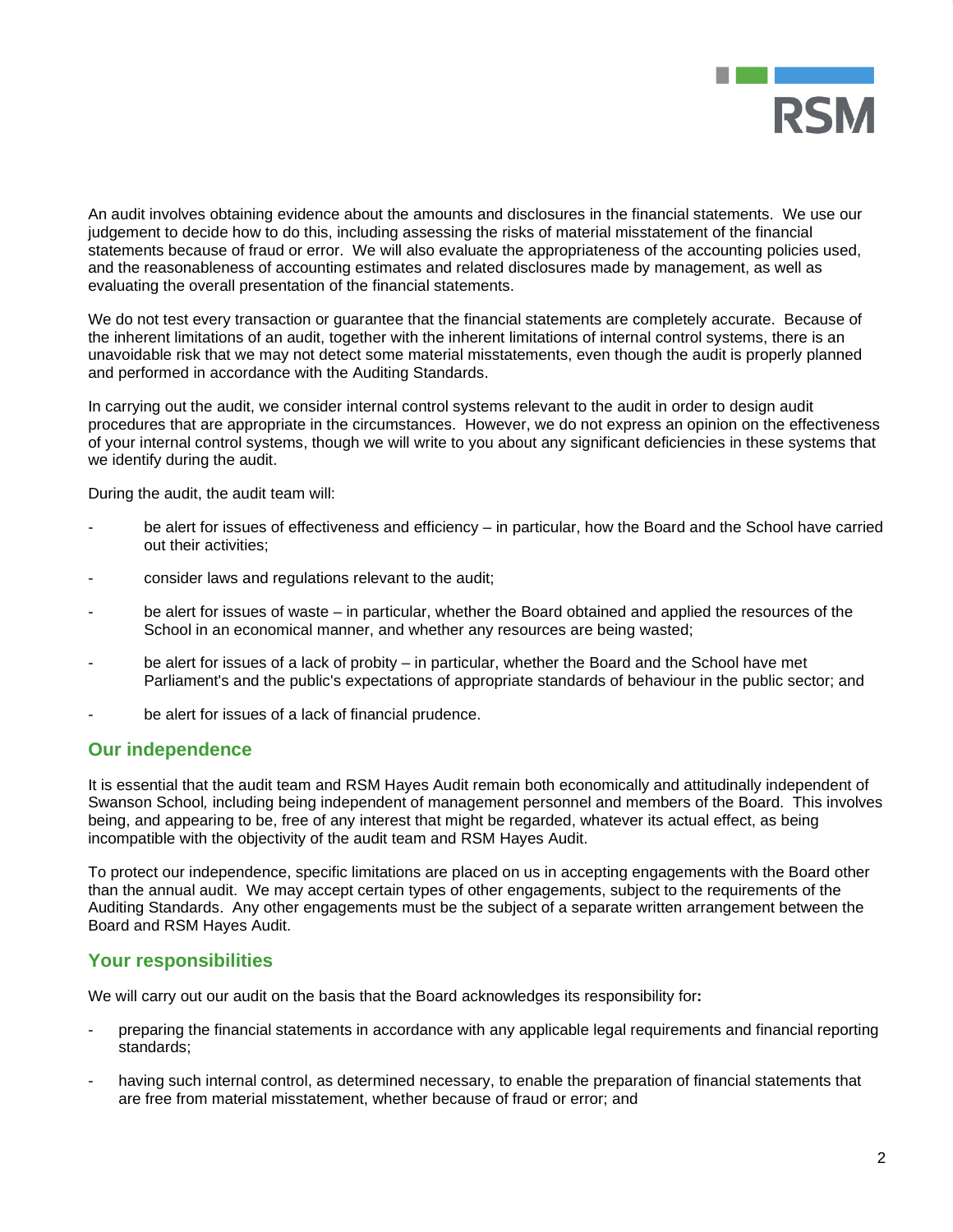

- providing us with:
	- access to all information relevant to the preparation of the financial statements, such as records, documentation, and other information;
	- all other information, in addition to the financial statements, to be included in the annual report;
	- additional information that we may ask for from the school for the purpose of the audit;
	- unrestricted access to Board members and employees that we consider necessary; and
	- written confirmation about representations made to us about the audit.

The Board's responsibilities extend to all resources, activities, and entities under its control, including ensuring that:

- the resources, activities and entities under its control have been operating effectively and efficiently;
- it has complied with its statutory obligations including laws, regulations, and contractual requirements;
- it has carried out its decisions and actions with due regard to minimising waste;
- it has met Parliament's and the public's expectations of appropriate standards of behaviour in the public sector in that it has carried out its decisions and actions with due regard to probity; and
- its decisions and actions have been taken with due regard to financial prudence.

We expect the Board and/or the individuals within the School with delegated authority, to immediately inform us of any suspected fraud, where there is a reasonable basis that suspected fraud has occurred – regardless of the amount involved. Suspected fraud also includes instances of bribery and/or corruption.

### **Reporting audit results**

We produce two reports about the annual audit:

- **An audit report** attached to the financial statements containing an independent opinion that provides readers with reasonable assurance on whether the financial statements fairly reflect the financial position, the results of operations, and the cash flows of the School; and whether the financial statements comply with generally accepted accounting practice. The form and content of the audit report might need to be amended based on our audit findings. For example, we could include comments on financial difficulties, compliance with legislation, and other matters that we consider could be of interest to readers.
- **A management letter** to the Board raises matters that come to our attention during the audit that, in our opinion, are relevant to the Board – such as internal control weaknesses, probity matters, and compliance with legislation. We may send a copy of the management letter to the Ministry of Education if we consider that it contains information that is relevant to the Ministry's responsibilities for schools.

The Auditor-General may refer to matters that are identified in the annual audit, in a report to Parliament if it is in the public interest in accordance with section 21 of the Public Audit Act 2001.